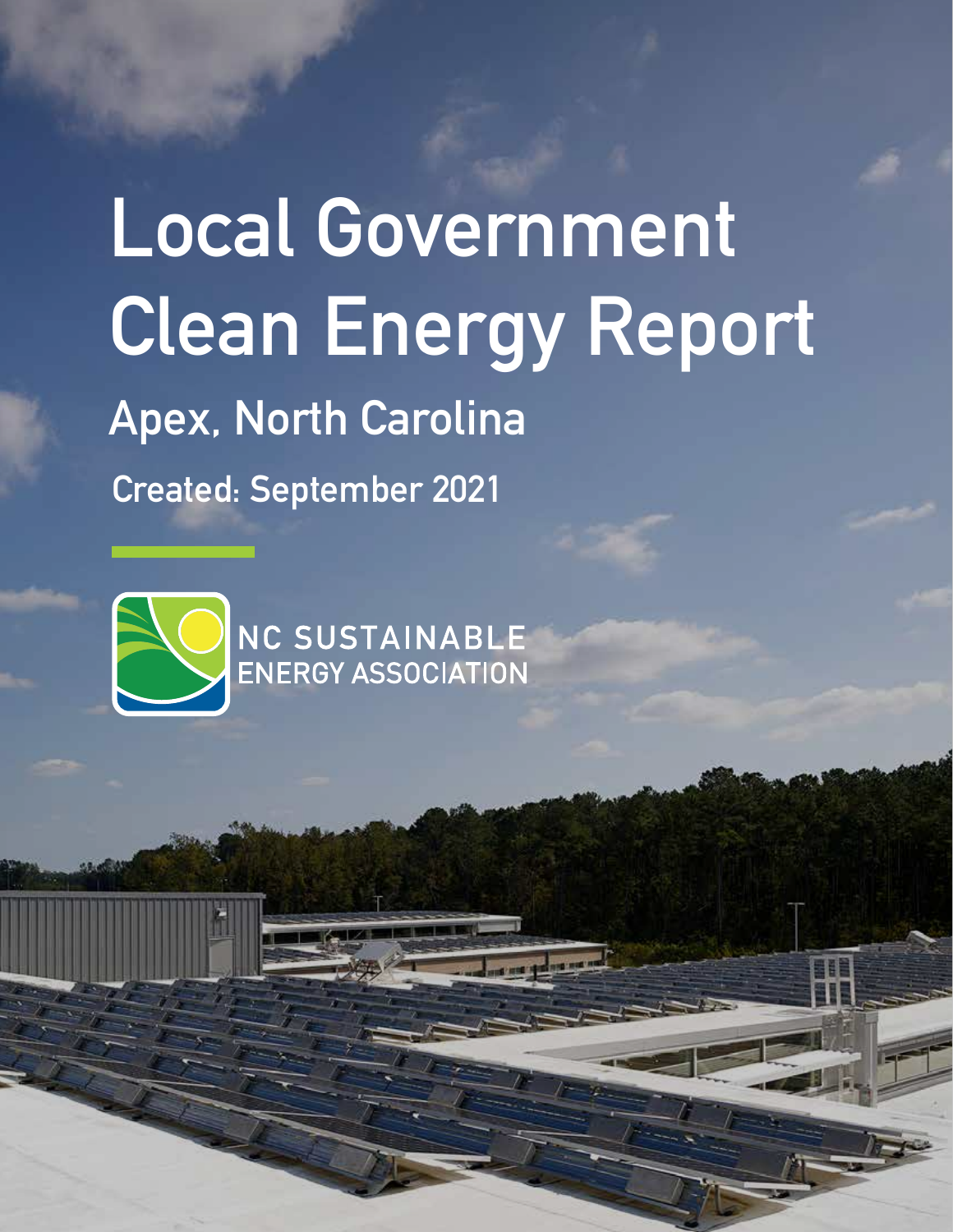# **Local Government Clean Energy Report**

### **Apex, North Carolina**

### **Created: September 2021**

#### **Authors:**

Daniel Parker Jerry Carey Daniel Pate Laura Langham

#### **Design:**

Samantha Radford

#### **About North Carolina Sustainable Energy Association**

North Carolina Sustainable Energy Association (NCSEA) is the leading 501(c)(3) non-profit organization that drives public policy and market development for clean energy. Our mission is to drive policy and market development to create clean energy jobs, economic opportunities, and affordable energy that benefits all of North Carolina. NCSEA's work enables clean energy jobs, economic opportunities, and affordable energy options for North Carolinians. Learn more at www.energync.org.

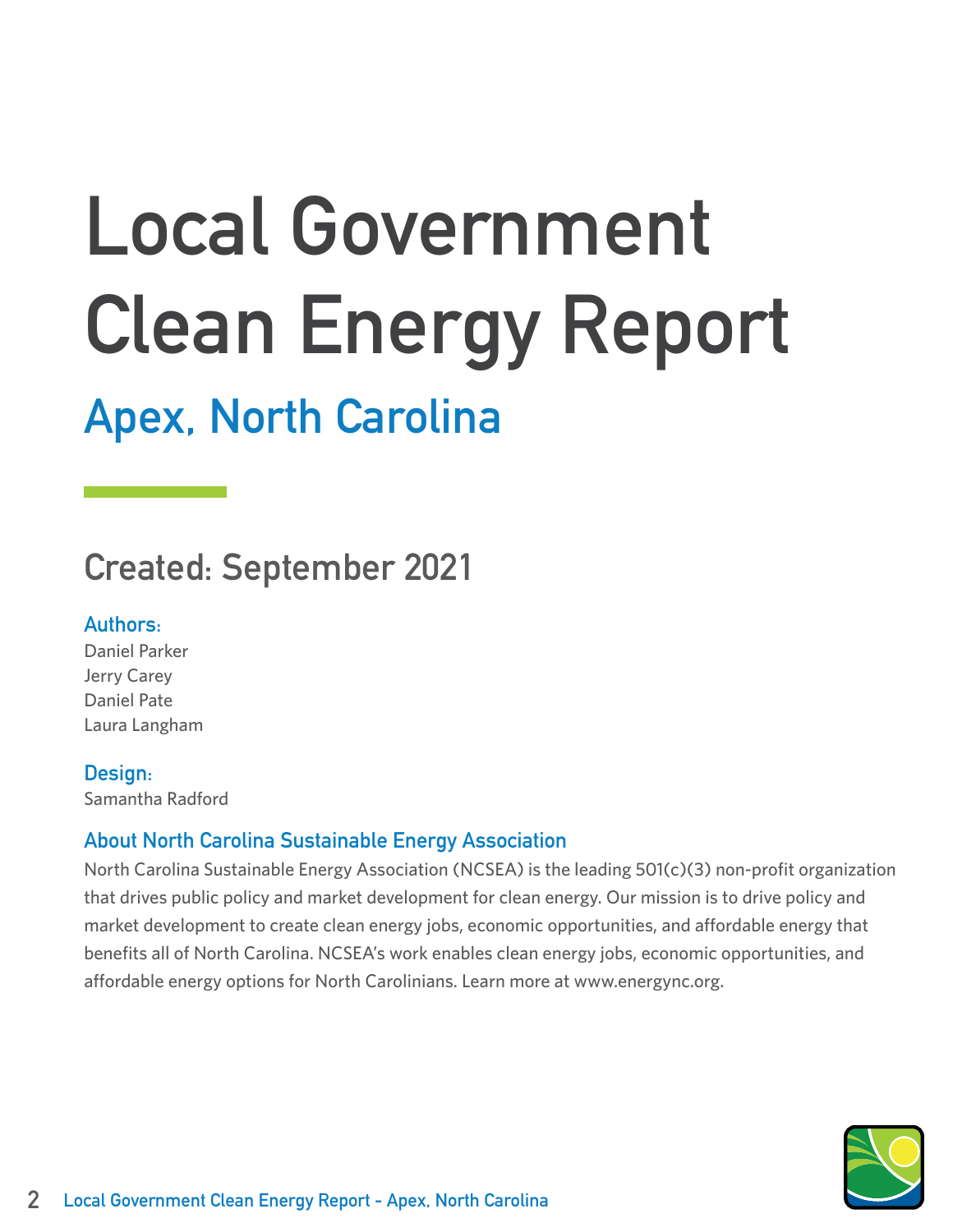### **Introduction**

#### Where does this data come from?

#### **Solar Photovoltaic (Solar PV)**

Before electricity-generating systems can be interconnected, they must register with paperwork that is filed to the North Carolina Utilities Commission (NCUC). This paperwork includes Reports of Proposed Construction (ROPCs) and Certificates of Public Convenience and Necessity (CPCNs), depending on their generating capacity. NCSEA tracks these ROPC and CPCN filings and compiles them into the Renewable Energy Database (REDB), which is the source of information for this report. The REDB is the most comprehensive source of data on clean energy systems in the state, and includes information on system technology type, size, and location.

### What does the REDB contain?



- **Application Information .NCUC Docket Number .Docket Description** \*Application Date, Quarter, and<br>Year
- •Facility Type .Residential, Commercial, etc.
- •Project Name
- \*Account Holder Company
- •Project Location .<br>• Address, City, County, NCSEA<br>Region, State, Zip Code, Lat/Long
- •General System Type .Biomass, Solar, Wind, etc.
- \*Specific System Type .Biogas, PV, Thermal, Waste to
- System Notes Poultry Waste, Swine Waste, Rooftop,
- System Capacity
- System Total Cost and Cost per Watt
- . To whom the electricity and RECs are sold
- Installer Company
- Whether the system has been installed
- System Operation Date, Year, and Quarter
- How the system information was verified
- · Political Districts in which system is located
	- NC House and Senate
	- US Senate

**Figure 1. Information contained in NCSEA's Renewable Energy Database (REDB)**

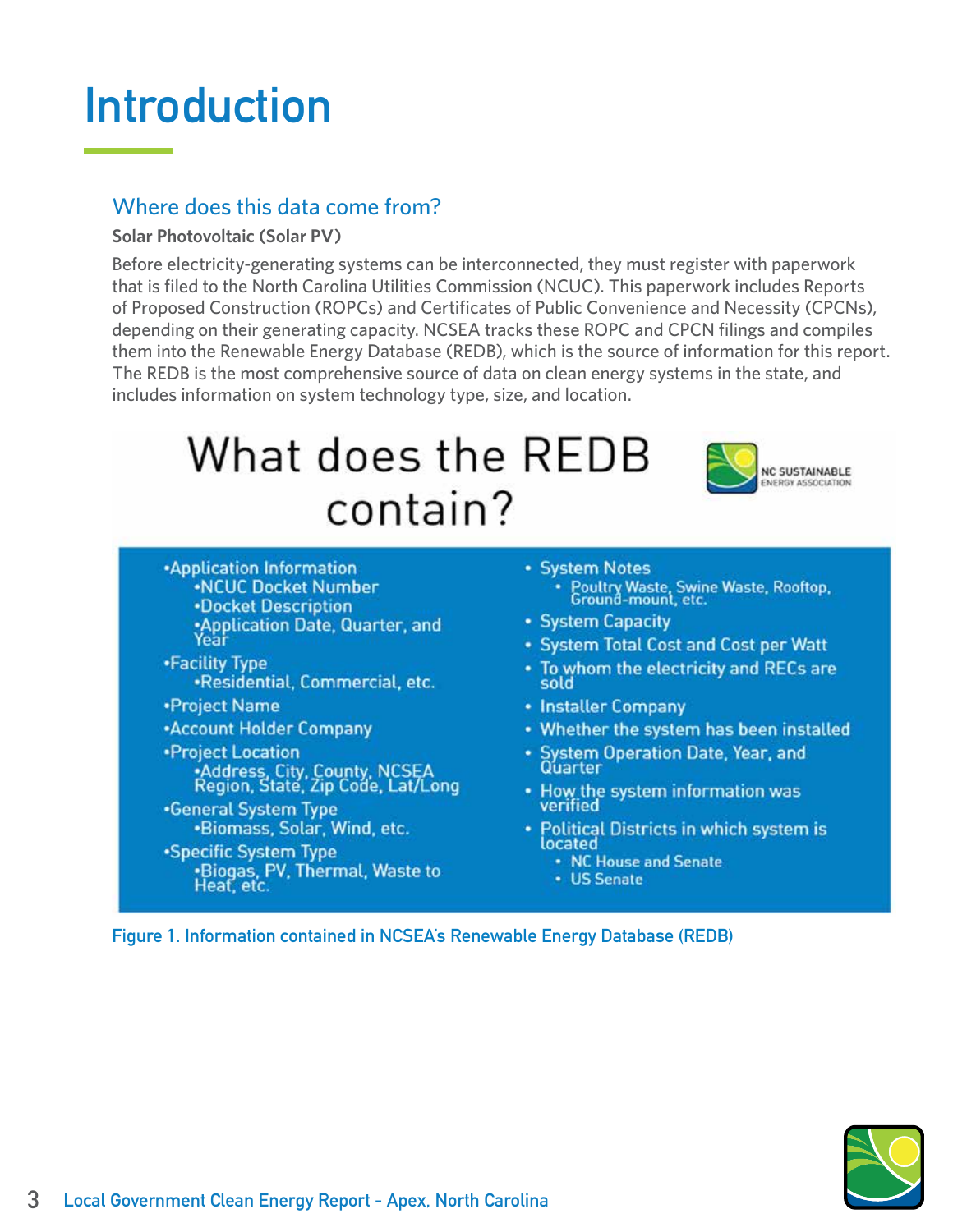#### How Does NCSEA Define Renewable Energy Categories?

While there is no industry standard for defining renewable energy system categories, based on research and internal discussion, NCSEA groups them into three general categories which depend on their location, size, and/or use:

- 1. **Residential** a renewable energy system of any generating capacity that is installed on or near a home/residence and produces electricity for use in that home/residence.
- 2. **Commercial/Industrial** a renewable energy system with a generating capacity under 2 MW (AC) that is installed on or near a non-residential building that produces electricity for use in that non-residential building.
- 3. **Utility-Scale** a renewable energy system with a generating capacity of 2 MW (AC) or greater that generates electricity for sale to an electricity utility.

#### Background Information

North Carolina is a leader in renewable energy, and specifically in solar photovoltaic (PV) systems. As of Q1 2021, North Carolina has the third most installed solar PV capacity in the United States, with over 7.132 MW.<sup>1</sup>

While most of that capacity comes from utility-scale solar PV systems, there are many residential and commercial/industrial systems across the state too. Solar PV, however, is not the only type of renewable energy technology that contributes electricity to our grid. In fact, there are many hydroelectric, bioenergy, and wind systems in North Carolina, but this report focuses on solar PV, since those are the only renewable energy systems in Apex.

This data is current as of 7/3/2021.

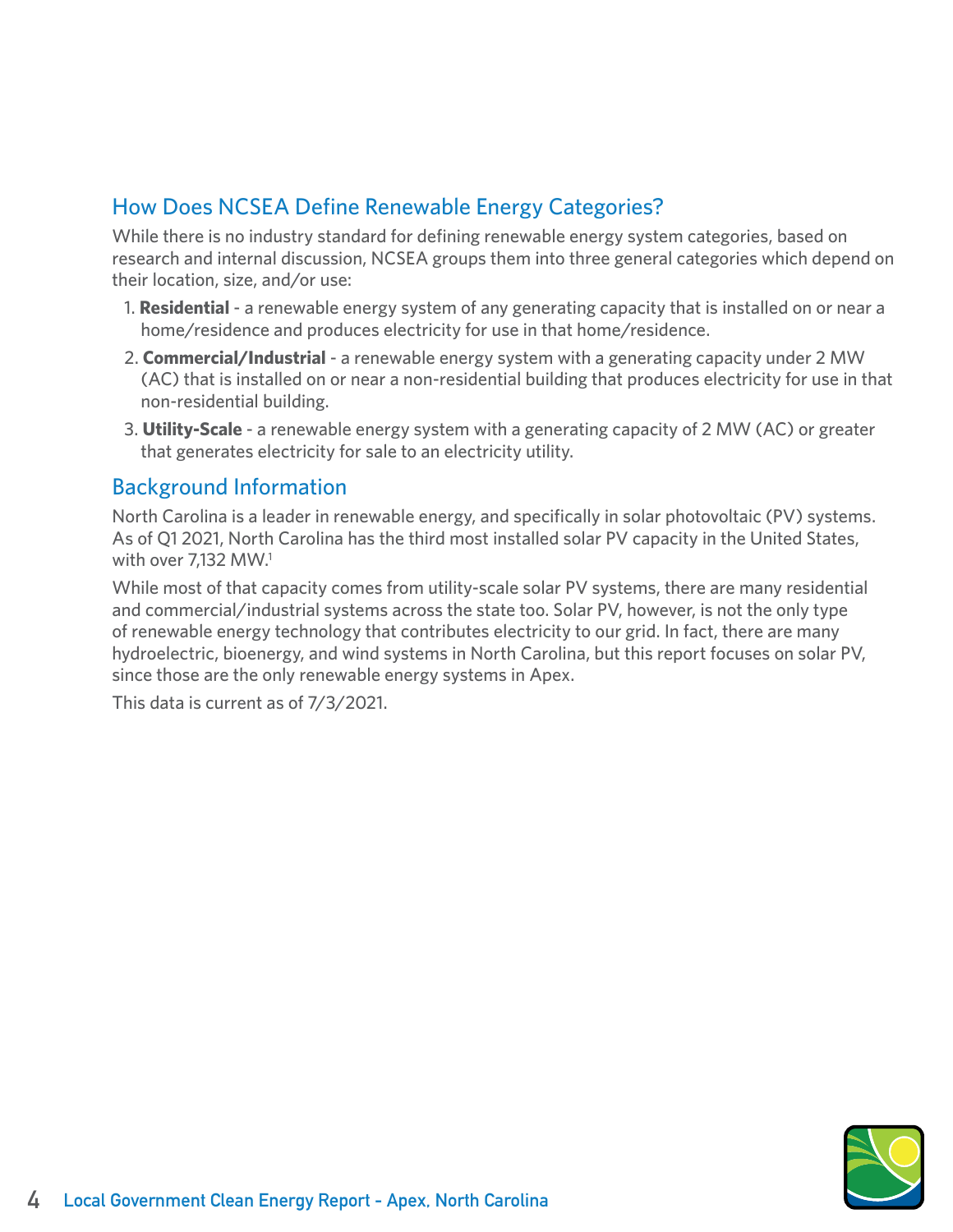### **Current Renewable Energy Systems in Apex**

#### All Systems

Apex has 47 total installed renewable energy systems, all of which are solar PV and most of which are residential (87%).

| <b>CATEGORY</b>    | # OF SYSTEMS | <b>CAPACITY (MW)</b> |
|--------------------|--------------|----------------------|
| <b>RESIDENTIAL</b> | w            | .29                  |
| COMMERCIAL         | O            | 0.67                 |
| TΔI                | 47           | 096                  |

#### **Table 1. Renewable energy systems in Apex**





**Figure 2. Solar PV systems in Charlotte**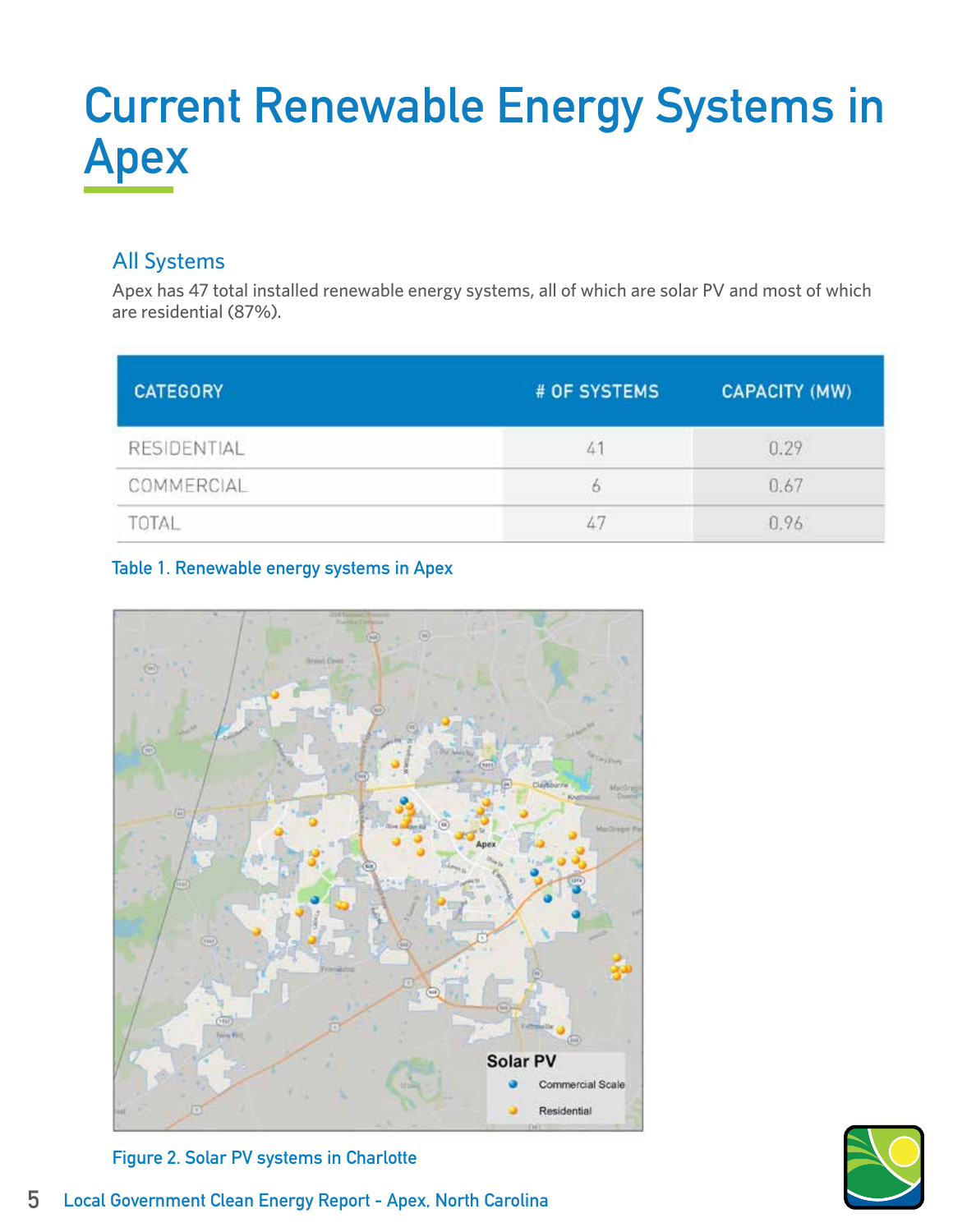#### Commercial System Subcategories

Solar PV systems serve a variety of commercial facilities in Apex, including a park and a Target store.

| <b>SUBCATEGORY</b> | # OF SYSTEMS | <b>CAPACITY (MW)</b> |
|--------------------|--------------|----------------------|
| GOVERNMENT         |              | 0.01                 |
| OFFICE             |              | 0.16                 |
| <b>RECREATION</b>  | - 1          | 0.04                 |
| RETAIL             |              | 0.36                 |
| <b>WAREHOUSE</b>   |              | 0.10                 |

#### **Table 2. Commercial renewable energy systems in Apex by subcategory**

#### Renewable Energy Systems since 2011

Since 2011, most of the renewable energy systems installed in Apex have been residential. Over the last three years in particular, residential systems have grown by 200%, compared to no commercial growth.



**Figure 3. Cumulative renewable energy systems installed in Apex, 2011-2020**

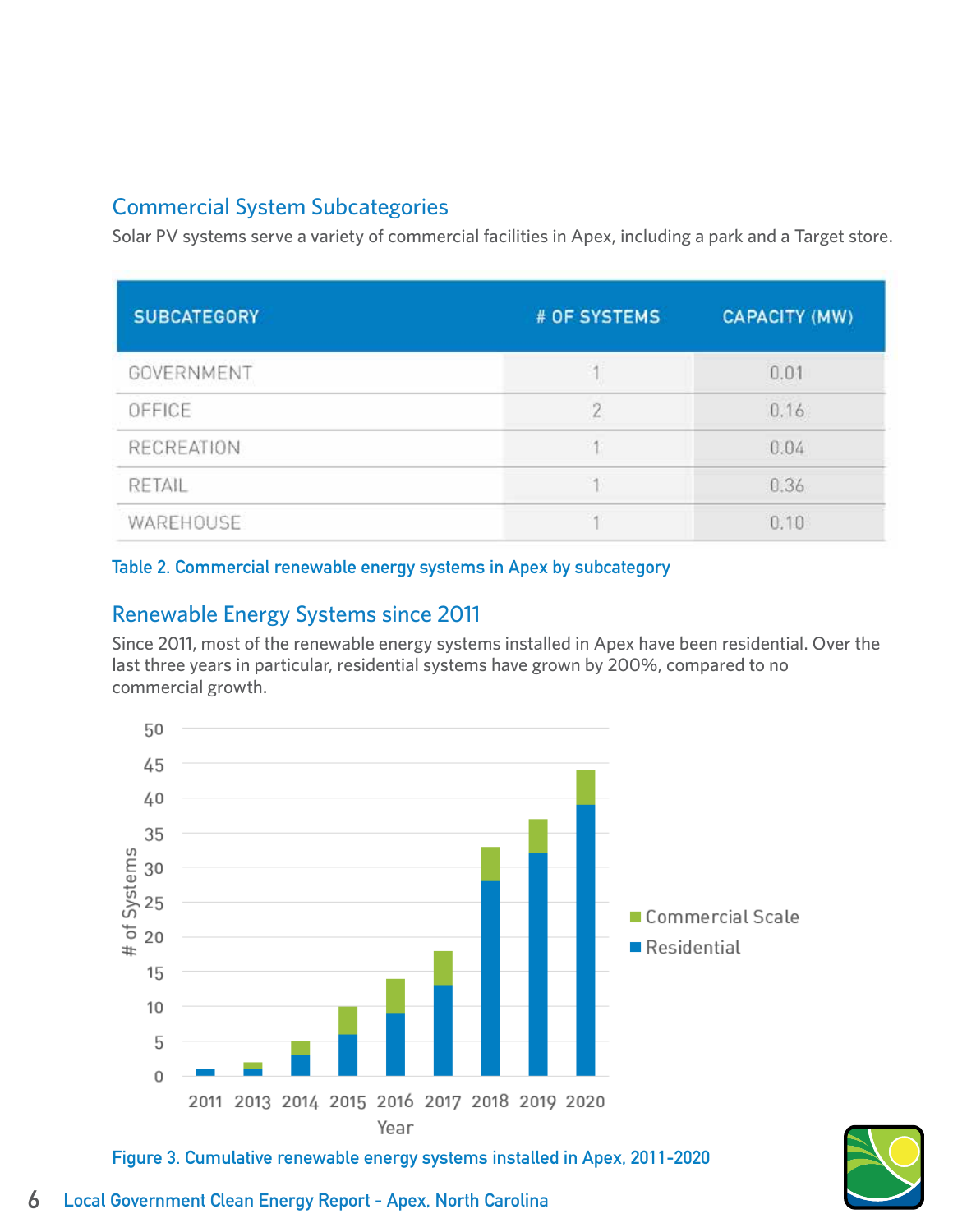While most of the growth in the number of systems has come from residential systems, most of the renewable generating capacity is from commercial systems. In fact, commercial capacity has represented at least 70% of Apex's total renewable generating capacity in every year from 2013-2020.



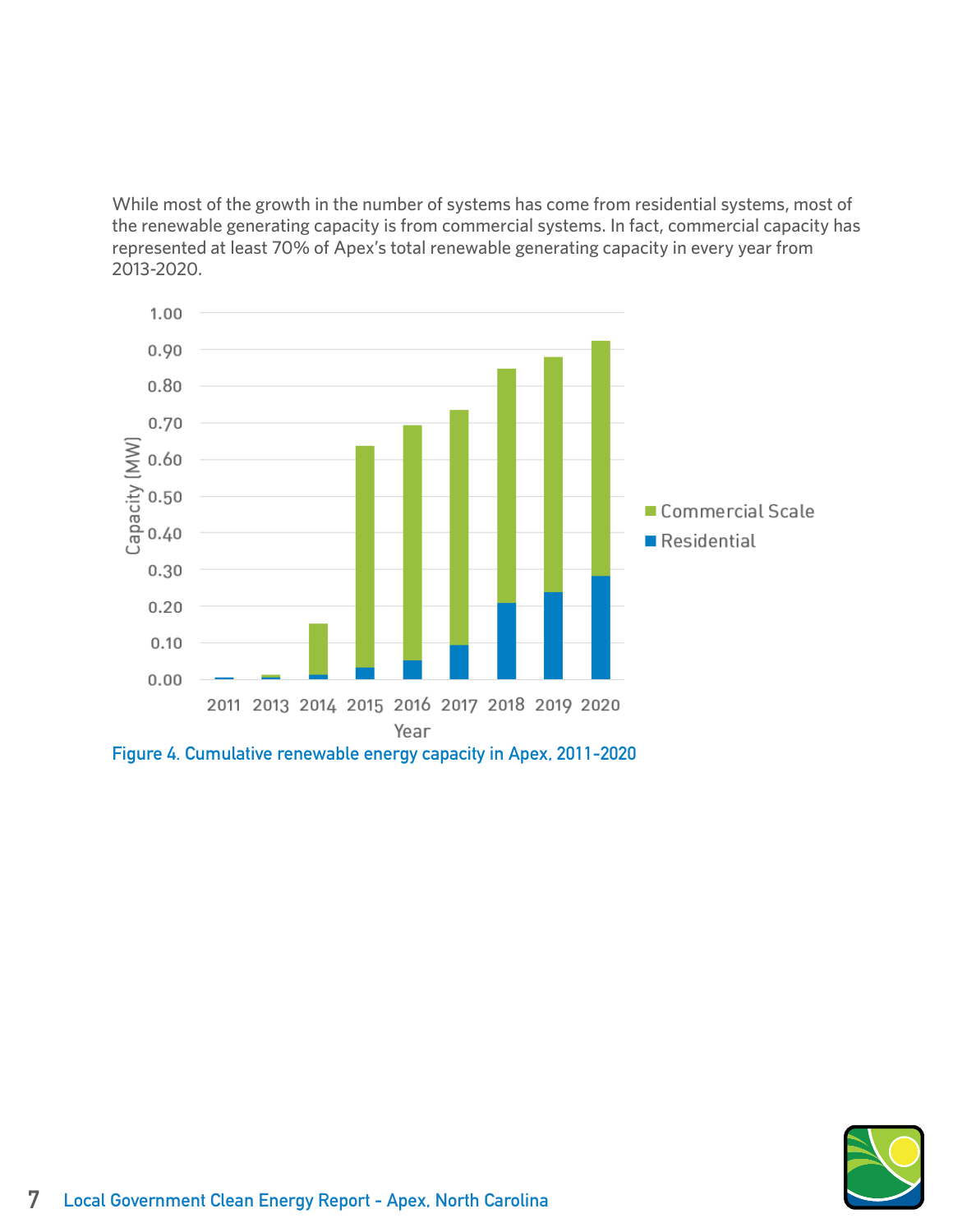### **Comparing Apex to Cary and Holly Springs**

This report provides information about renewable energy systems in Apex, but it also provides data from other cities nearby which can serve as points of comparison. In this case, Apex's points of comparisons are Cary and Holly Springs.

#### Number of Systems

When compared to Cary and Holly Springs, Apex falls behind both in terms of the raw number of renewable energy systems. In all three cities, over 87% of the systems are residential.



#### **Figure 5. Total number of renewable energy systems in Apex, Cary, and Holly Springs**

Even when accounting for differences in population between the three cities, Apex has the least number of residential solar PV systems per 1,000 people between itself, Cary, and Holly Springs.<sup>2</sup>

| <b>CITY</b>          | # OF RESIDENTIAL<br><b>SOLAR PV SYSTEMS</b> | <b>POPULATION</b> | <b>RESIDENTIAL SOLAR PV</b><br>SYSTEMS PER 1,000 PEOPLE |
|----------------------|---------------------------------------------|-------------------|---------------------------------------------------------|
| APFX                 |                                             | 59,300            | 0.69                                                    |
| CARY                 | 587                                         | 170,282           | 3.45                                                    |
| <b>HOLLY SPRINGS</b> | 95                                          | 37,812            | 5.16                                                    |

**Table 3. Residential solar PV systems per 1,000 people in Apex, Cary, and Holly Springs**

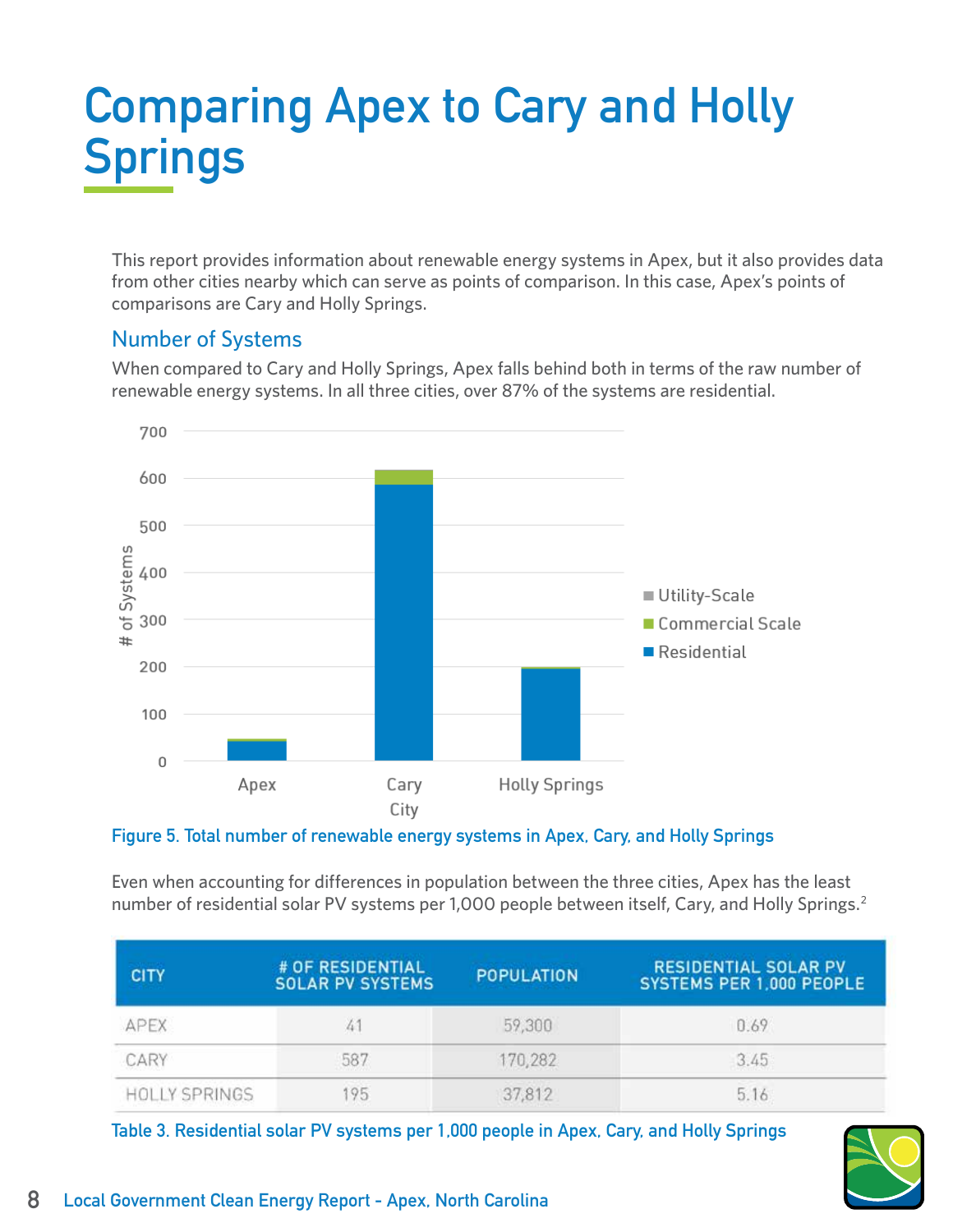Since 2011, Cary has led both Apex and Holly Springs in the number of renewable energy systems. Especially since 2017, both Cary and Holly Springs have increased their lead over Apex.



**Holly Springs, 2011-2020**

#### Generating Capacity

Much like in the number of renewable energy systems, Cary and Holly Springs lead Apex. In fact, Cary has almost 3 times as much capacity as Apex and Holly Springs do combined.

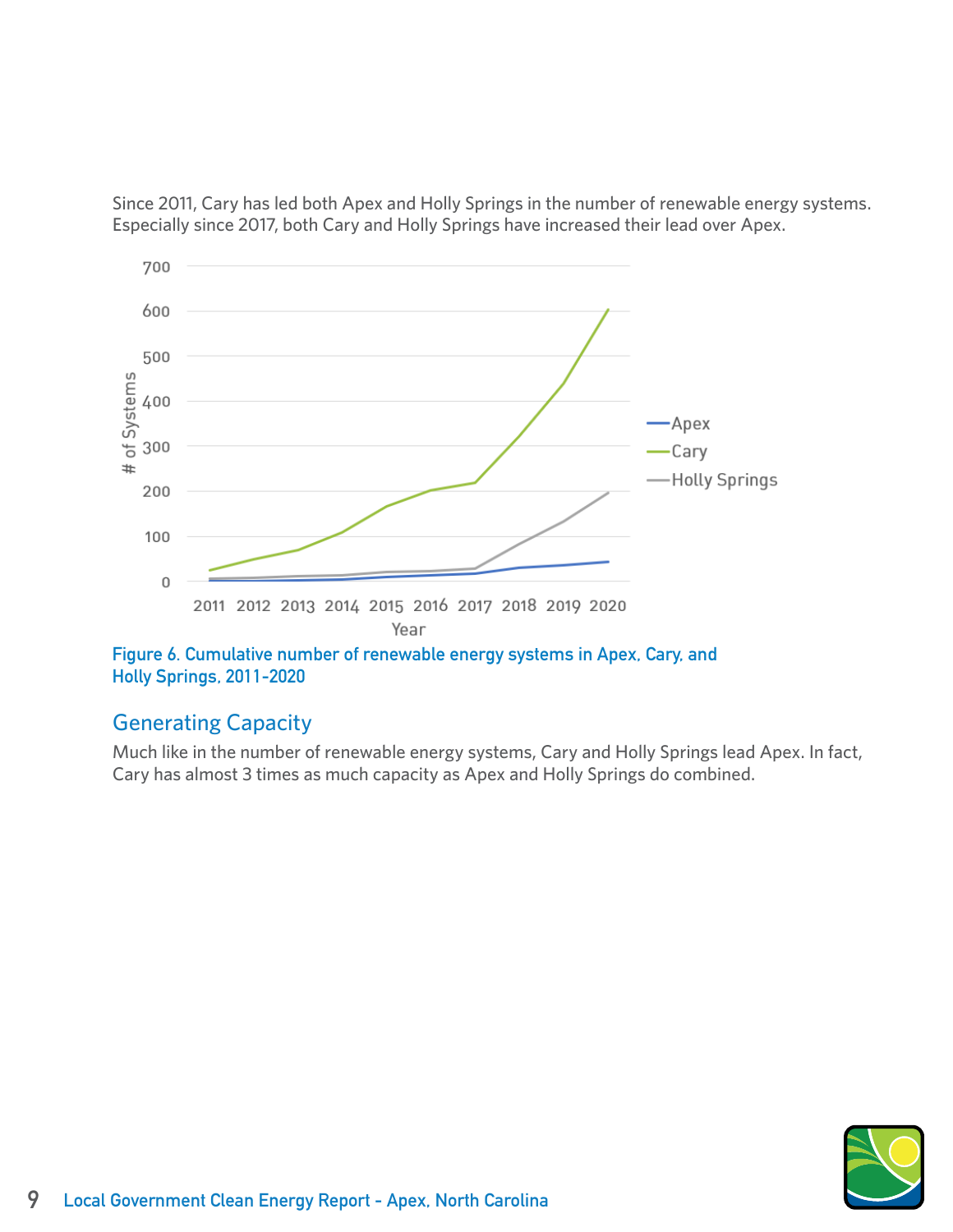

**Figure 7. Renewable energy generating capacity in Apex, Cary, and Holly Springs**

Cary has led Apex and Holly Springs in renewable generating capacity since 2011. From 2015-2017, Apex led Holly Springs, but Holly Springs passed Apex since then.



**Figure 8. Cumulative renewable energy generating capacity in Apex, Cary, and Holly Springs, 2011-2020**

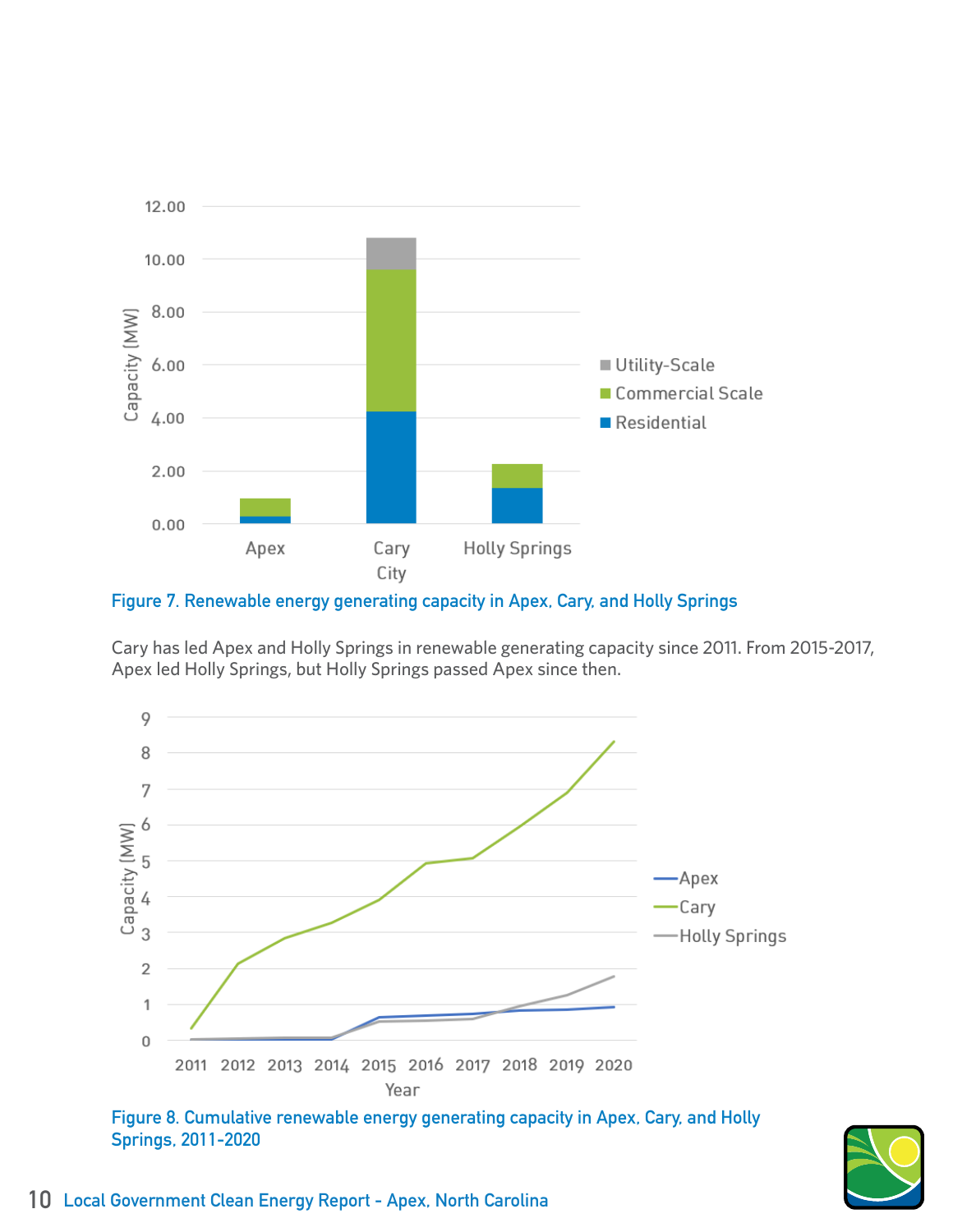#### Energy Efficient Buildings

#### **Types of Certifications: ENERGY STAR® and LEED®**

Two of the most popular certifications for buildings to demonstrate their energy efficiency are ENERGY STAR and LEED. For commercial buildings, the US Environmental Protection Agency's ENERGY STAR program helps building owners benchmark their energy usage and assigns each building a score according to its efficiency.<sup>3</sup> The median score of these buildings is 50, and those with scores of 75 or more are eligible for ENERGY STAR certification.<sup>4</sup>

Leadership in Energy and Environmental Design (LEED) is a program run by the US Green Building Council that focuses on whole building sustainability, including water use reduction and improved indoor air quality, in addition to building energy efficiency.<sup>5</sup> There are a variety of certifications that can be achieved depending on the use of the building and its stage of development.<sup>6</sup>

Both ENERGY STAR and LEED maintain datasets of the buildings that currently meet their certification standards. $7,8$ 

#### **Number of Certified Energy Efficient Buildings**

Cary also leads Apex and Holly Springs in the number of certified energy efficient buildings. Cary has over six times as many certified energy efficient buildings as Apex and Holly Springs combined.

| <b>CITY</b>          | ENERGY STAR CERTIFIED LEED CERTIFIED | <b>TOTAL</b> |
|----------------------|--------------------------------------|--------------|
| APEX                 |                                      |              |
| CARY                 |                                      | 64           |
| <b>HOLLY SPRINGS</b> |                                      |              |

#### **Table 4. Certified energy efficient buildings in Apex, Cary, and Holly Springs**

Most of the certified energy efficient buildings in Apex, Cary, and Holly Springs are ENERGY STAR certified, with 83%, 63%, and 75% respectively.

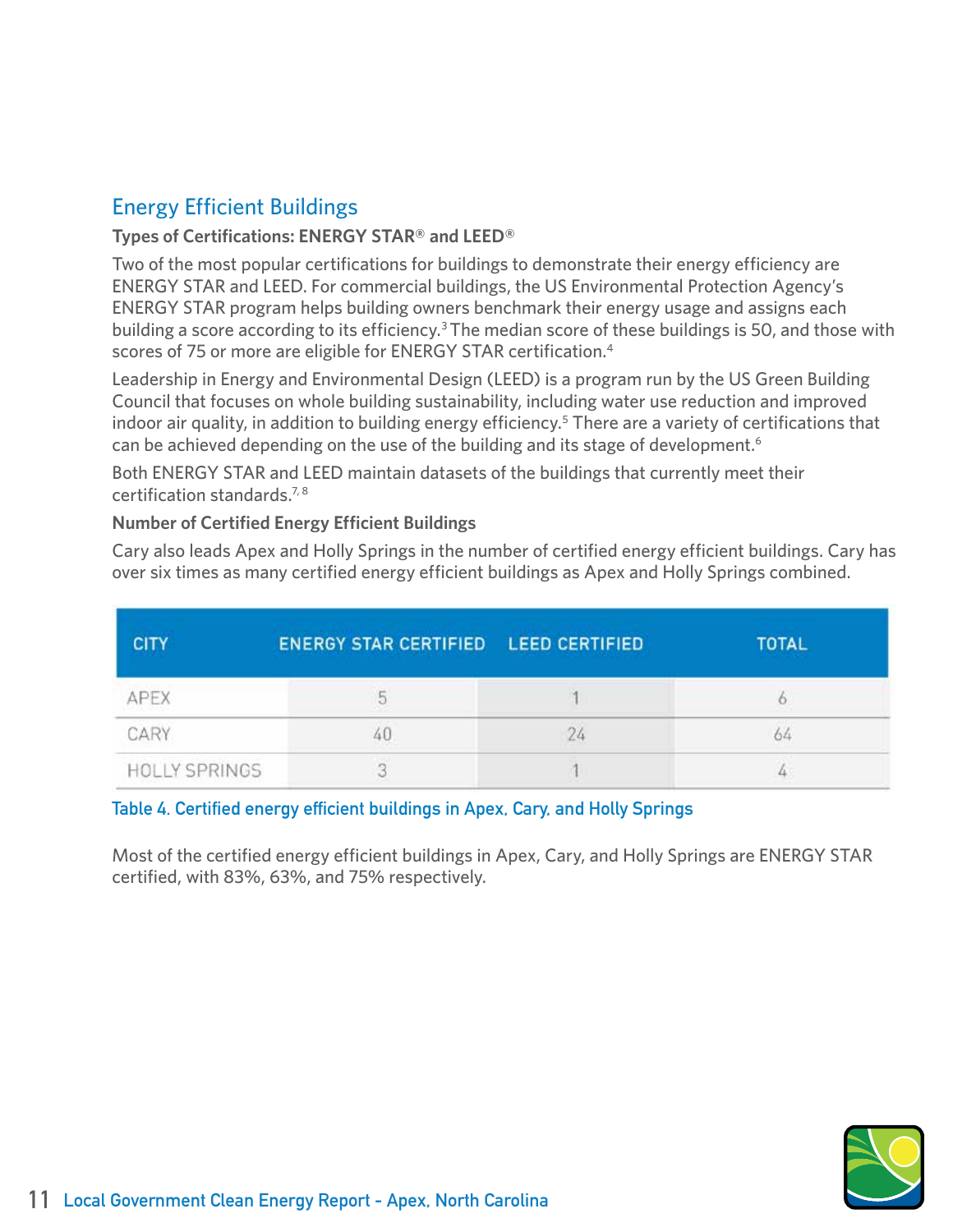

**Figure 9. Certified energy efficient buildings in Apex, Cary, and Holly Springs**



**Figure 10. Certified energy efficient buildings in Apex**

**12 Local Government Clean Energy Report - Apex, North Carolina**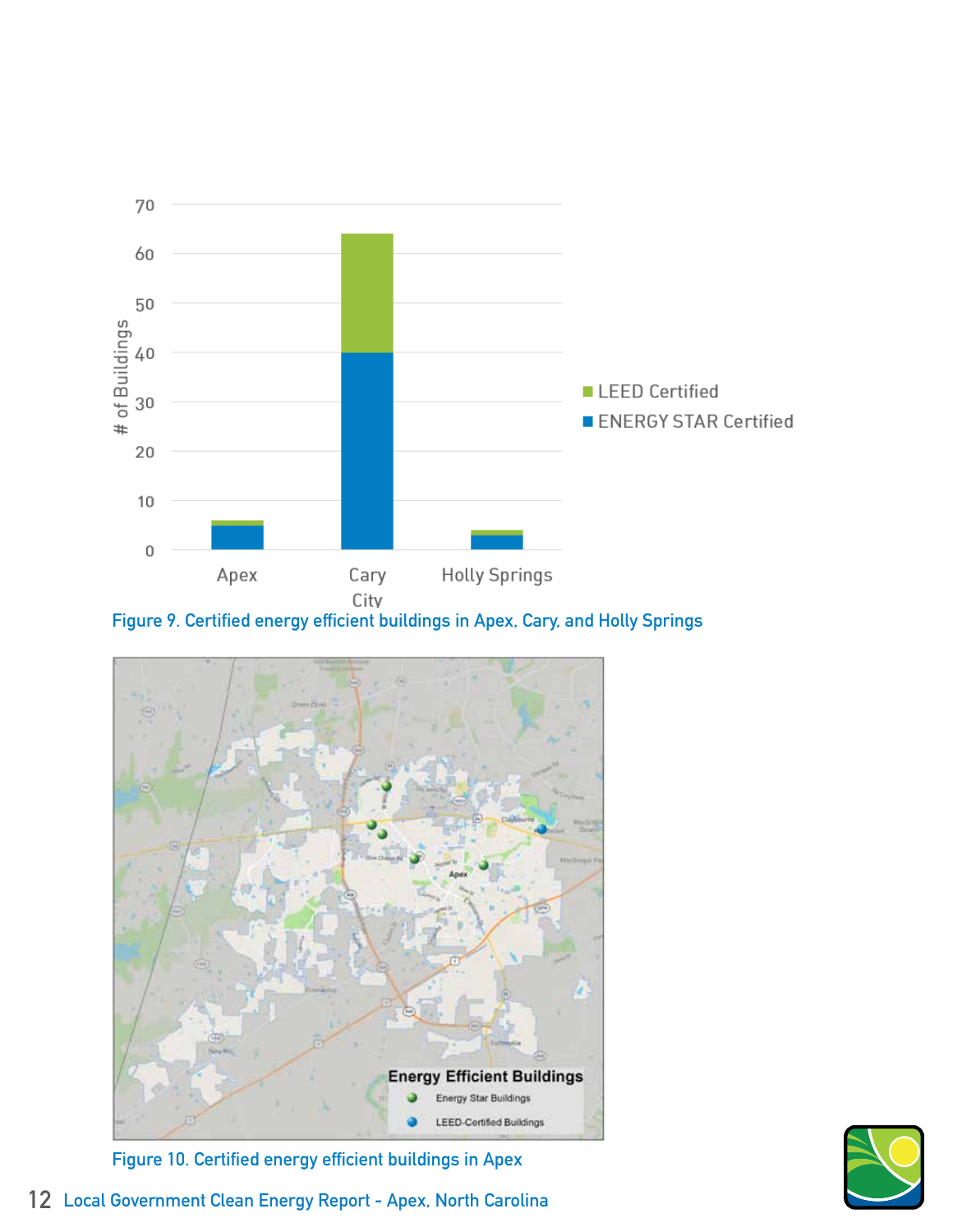Since Cary has so many more certified energy efficient buildings than Apex and Holly Springs, it also has significantly more area in certified energy efficient buildings. In fact, Cary has almost 13 times as much building area in Energy Star and LEED certified buildings than Apex and Holly Springs combined.

| <b>CITY</b>          | <b>ENERGY STAR (FT2)</b> | LEED (FT <sup>2</sup> ) | TOTAL (FT <sup>2</sup> ) |
|----------------------|--------------------------|-------------------------|--------------------------|
| <b>APEX</b>          | 395,762                  | 4,261                   | 400,023                  |
| CARY                 | 4,457,529                | 4,216,438               | 8,673,967                |
| <b>HOLLY SPRINGS</b> | 223,016                  | 48,951                  | 271,967                  |

#### **Table 5. Building area in certified energy efficient buildings in Apex, Cary, and Holly Springs**

#### Area in Certified Energy Efficient Buildings

#### **Electric Vehicles**

As part of NC Department of Transportation's (DOT) Zero-Emissions Vehicle (ZEV) Plan, DOT began releasing North Carolina vehicle registration information online. This information includes the number of electric and plug-in hybrid electric vehicles by county.<sup>9, 10</sup>

Because Apex, Cary, and Holly Springs are all located in Wake County and EV registration data is only available at the county level, this report compares Wake County to Mecklenburg County. When compared, Wake County has over 2,500 more registered EVs than Mecklenburg County.

| <b>COUNTY</b> | <b>ELECTRIC VEHICLES</b> | PLUG-IN HYBRID<br><b>ELECTRIC VEHICLES</b> | <b>TOTAL</b> |
|---------------|--------------------------|--------------------------------------------|--------------|
| MECKLENBURG   | 2,913                    | ,206                                       | 4.119        |
| wake          | 4.860                    | .925                                       | 6,785        |

#### **Table 6. Electric vehicles in Mecklenburg and Wake Counties**

Most of the registered EVs in both Wake and Mecklenburg Counties are fully electric vehicles, with 72% and 71%, respectively.

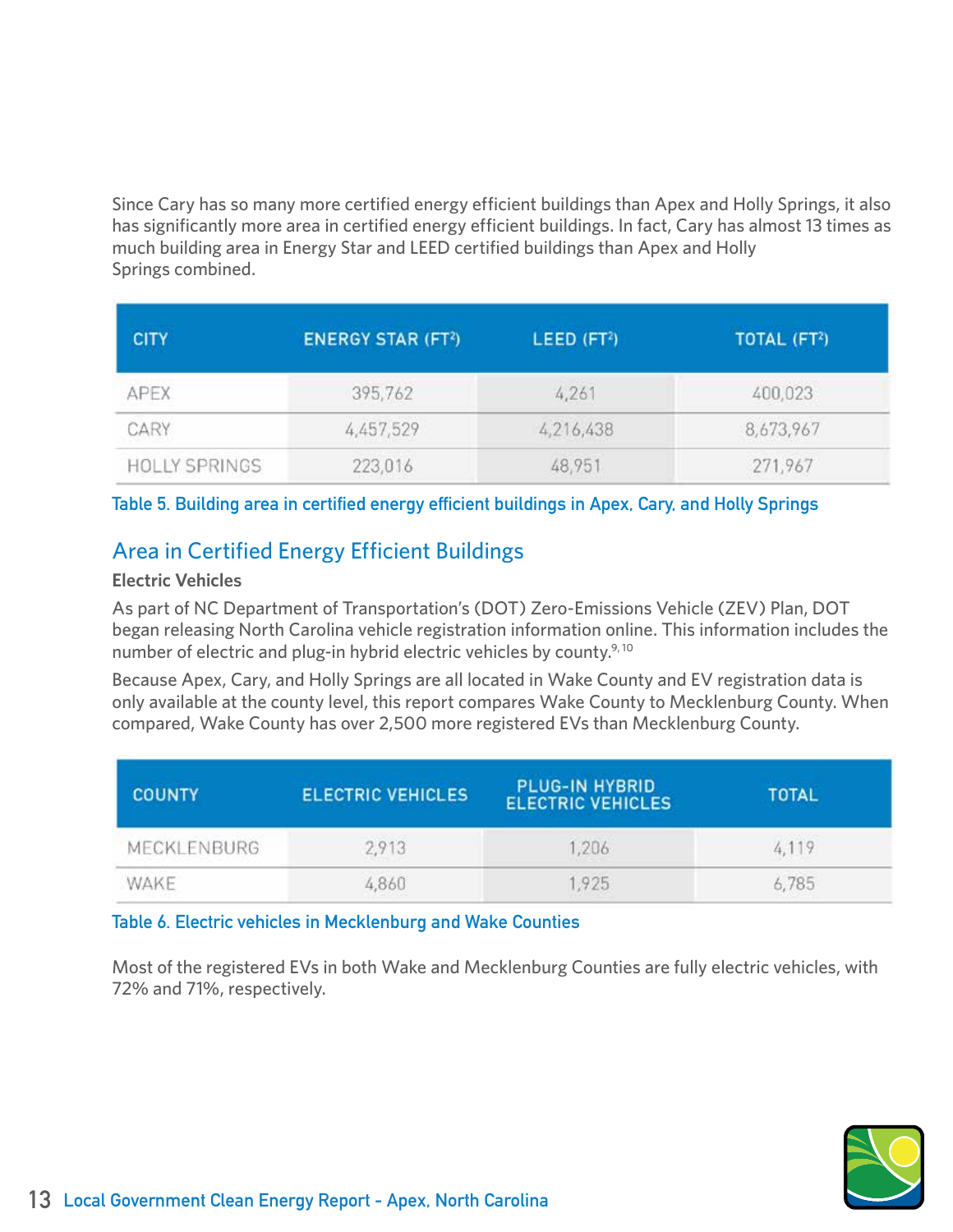

#### **Figure 11. EVs and plug-in hybrid electric vehicles registered in Mecklenburg and Wake Counties**

#### **EV Charging Stations and Outlets**

There are many sources for EV charging stations and outlets, ranging from federal government sources to private networks. Each source varies in how the stations and outlets are verified, so some listed in one source may not be in another. For these reports, NCSEA uses the US Department of Energy's Alternative Fuels Data Center database.<sup>11</sup>

#### **Electric Vehicle Charging Stations**

Cary has 13 times more EV charging stations than Apex and Holly Springs combined.

| <b>CITY</b>          | <b>LOCAL GOVERNMENT</b> | <b>PRIVATE</b> | <b>UTILITY</b> | <b>TOTAL</b> |
|----------------------|-------------------------|----------------|----------------|--------------|
| APEX                 | 46                      |                |                | ы.           |
| CARY                 |                         |                |                | ۰Q           |
| <b>HOLLY SPRINGS</b> |                         |                |                |              |

#### **Table 7. Electric vehicle charging stations in Apex, Cary, and Holly Springs by ownership type**

Most EV charging stations in Cary and Holly Springs are privately owned, but stations are owned by the local government and utilities too.

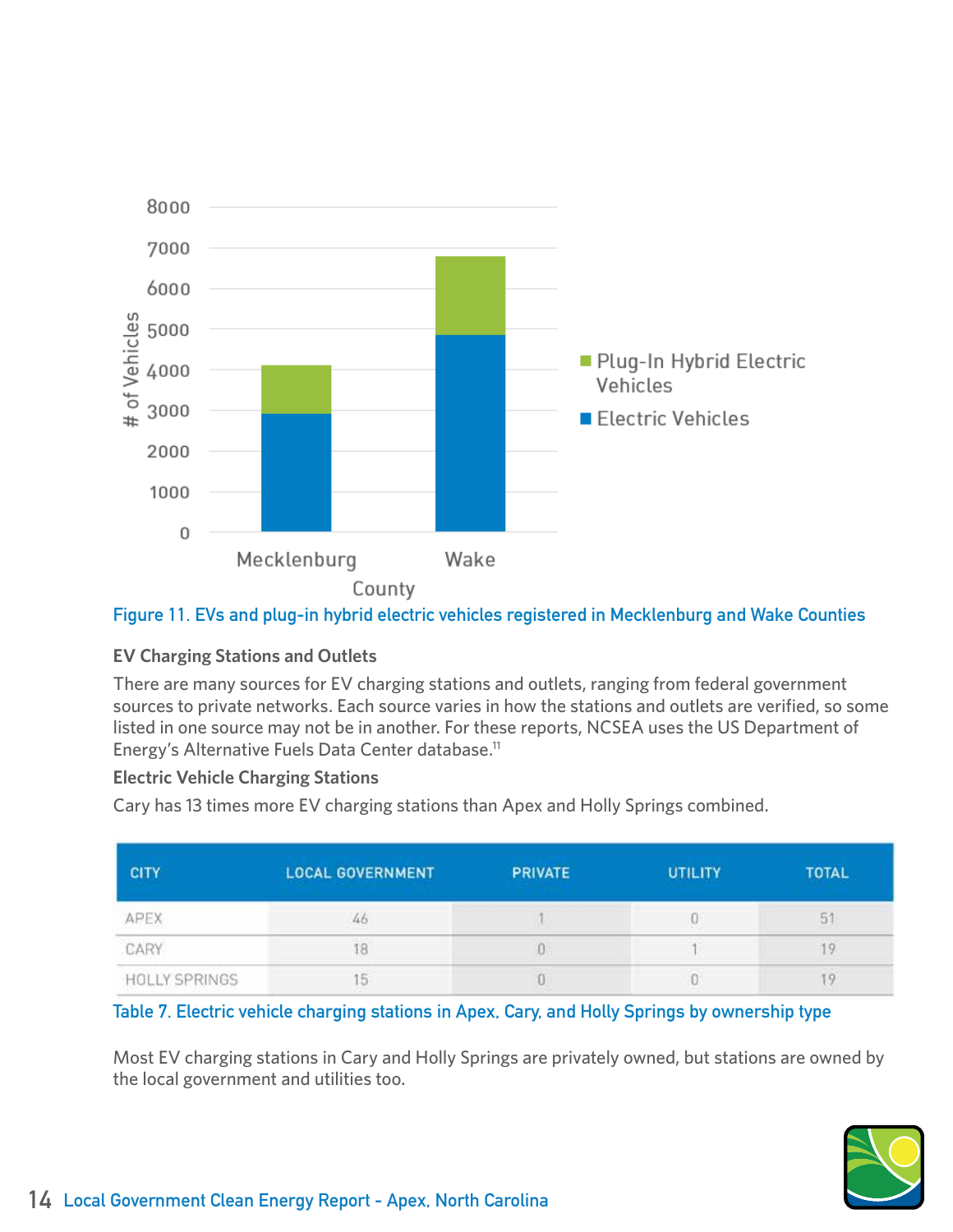

**Figure 12. EV charging stations in Apex, Cary, and Holly Springs**



**Figure 13. EV charging stations installed in Apex**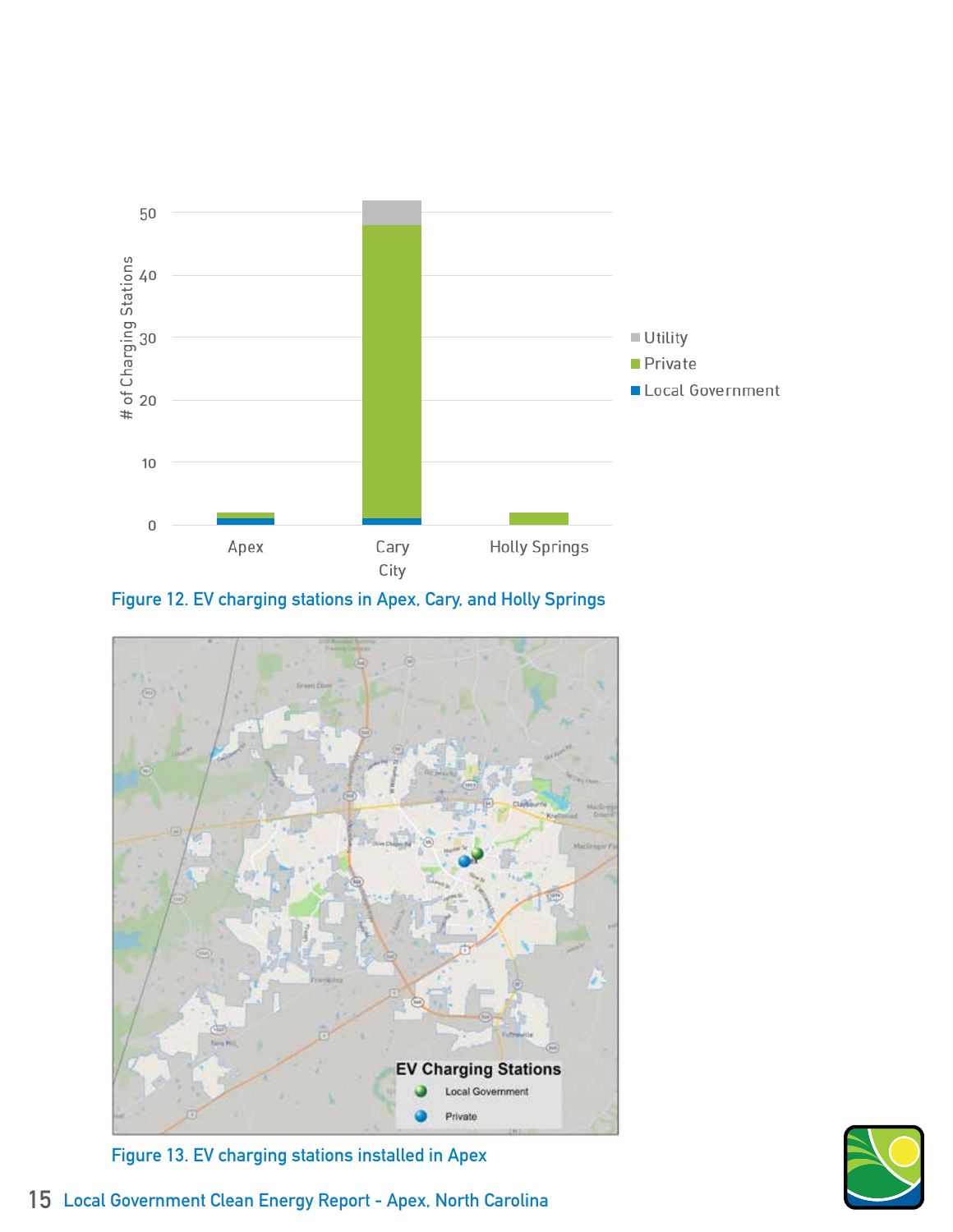#### **EV Charging Station Outlets**

A single EV charging station might have one or more charging outlets. Different levels of outlets operate at different voltages, which lead to different charging times. For example, charging an electric vehicle at a Level 1 station that has an outlet like one found in a home (110 volts, 12-16 amps) will take longer than at a DC Fast Charge outlet, which can deliver power starting at 480 volts at 100 amps.12

Since Cary has significantly more EV charging stations than Apex and Holly Springs, it also has more charging outlets than Apex and Holly Springs too. In fact, Cary has almost 22 times as many charging outlets as Apex and Holly Springs.

| <b>CITY</b>                                                | LEVEL 1 | LEVEL 2 | <b>DC FAST</b> | <b>TOTAL</b> |
|------------------------------------------------------------|---------|---------|----------------|--------------|
| APEX                                                       |         |         |                |              |
| CARY                                                       |         | 78      | 18             | 196          |
| and a state of the control of the control<br>HOLLY SPRINGS |         |         |                |              |

#### **Table 8. EV charging outlets in Apex, Cary, and Holly Springs by charging level**

Most of the charging outlets in each of the cities are Level 2, but there are a few DC fast charge outlets in Apex and Cary too.



**Figure 14. EV charging station outlets in Apex, Cary, and Holly Springs**